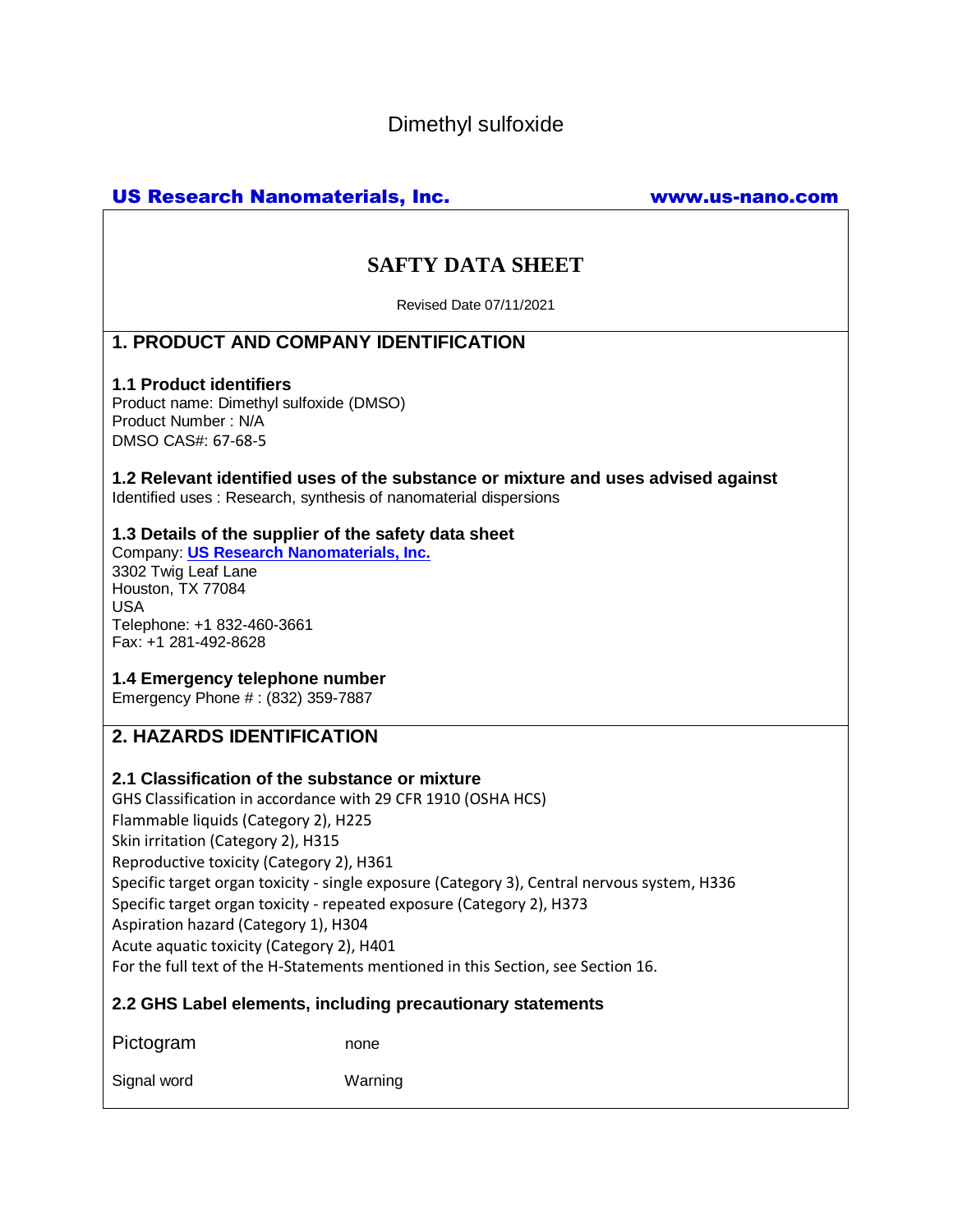Hazard statement(s)

H227 Combustible liquid.

Precautionary statement(s)

P210 Keep away from heat/sparks/open flames/hot surfaces. No smoking.

P280 Wear protective gloves/ eye protection/ face protection.

P370 + P378 In case of fire: Use dry sand, dry chemical or alcohol-resistant foam to extinguish.

P403 + P235 Store in a well-ventilated place. Keep cool.

P501 Dispose of contents/ container to an approved waste disposal plant.

# **2.3 Hazards not otherwise classified (HNOC) or not covered by GHS**

Rapidly absorbed through skin.

# **3. COMPOSITION/INFORMATION ON INGREDIENTS**

## **3.1 Substances**

Synonyms : DMSO Methyl sulfoxide Formula : C2H6OS Molecular weight : 78.13 g/mol CAS-No. : 67-68-5

### **Hazardous components**

Component: Dimethyl sulfoxide Classification: Flam. Liq. 4; H227 Concentration: 90-100% For the full text of the H-Statements mentioned in this Section, see Section 16.

# **4. FIRST AID MEASURES**

### **4.1 Description of first aid measures**

### **General advice**

Consult a physician. Show this safety data sheet to the doctor in attendance. Move out of dangerous area.

#### **If inhaled**

If breathed in, move person into fresh air. If not breathing, give artificial respiration. Consult a physician. **In case of skin contact**

Wash off with soap and plenty of water. Consult a physician.

### **In case of eye contact**

Rinse thoroughly with plenty of water for at least 15 minutes and consult a physician.

#### **If swallowed**

Do NOT induce vomiting. Never give anything by mouth to an unconscious person. Rinse mouth with water. Consult a physician.

### **4.2 Most important symptoms and effects, both acute and delayed**

The most important known symptoms and effects are described in the labeling (see section 2.2) and/or in section 11

#### **4.3 Indication of any immediate medical attention and special treatment needed** no data available

# **5. FIREFIGHTING MEASURES**

## **5.1 Extinguishing media**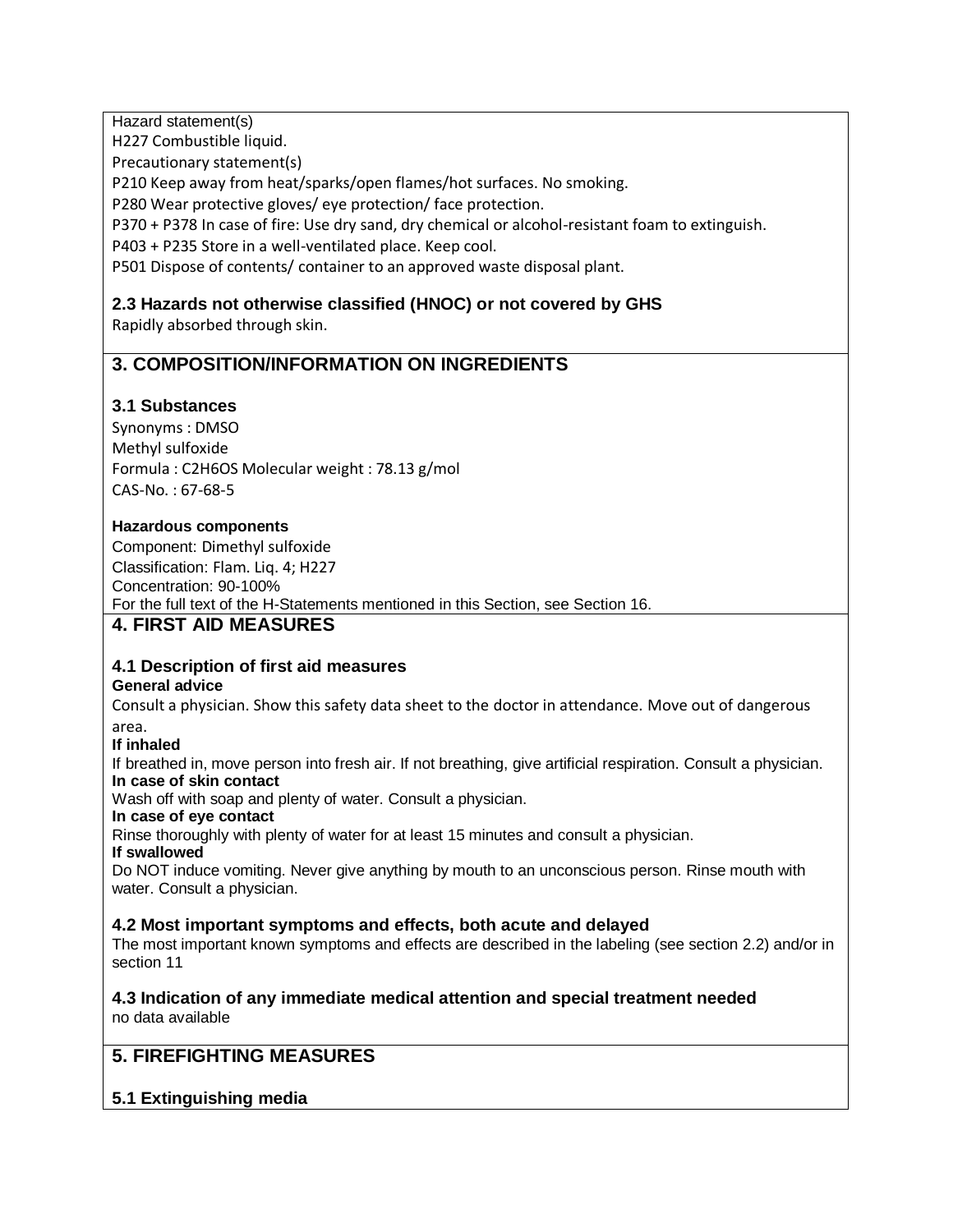#### **Suitable extinguishing media**

Use water spray, alcohol-resistant foam, dry chemical or carbon dioxide.

#### **Unsuitable extinguishing media**

Do NOT use water jet.

## **5.2 Special hazards arising from the substance or mixture**

No data available

#### **5.3 Advice for firefighters**

Wear self contained breathing apparatus for firefighting if necessary.

#### **5.4 Further information**

Use water spray to cool unopened containers.

# **6. ACCIDENTAL RELEASE MEASURES**

#### **6.1 Personal precautions, protective equipment and emergency procedures**

Avoid breathing vapors, mist or gas. Remove all sources of ignition. Beware of vapors accumulating to form explosive concentrations. Vapors can accumulate in low areas. For personal protection see section 8.

#### **6.2 Environmental precautions**

Prevent further leakage or spillage if safe to do so. Do not let product enter drains.

### **6.3 Methods and materials for containment and cleaning up**

Contain spillage, and then collect with non-combustible absorbent material, (e.g. sand, earth, diatomaceous earth, vermiculite) and place in container for disposal according to local / national regulations (see section 13). Keep in suitable, closed containers for disposal.

### **6.4 Reference to other sections**

For disposal see section 13.

## **7. HANDLING AND STORAGE**

### **7.1 Precautions for safe handling**

Avoid inhalation of vapor or mist.

Keep away from sources of ignition - No smoking. Take measures to prevent the build up of electrostatic charge.

For precautions see section 2.2..

### **7.2 Conditions for safe storage, including any incompatibilities**

Keep container tightly closed in a dry and well-ventilated place.

Store under inert gas. hygroscopic

Storage class (TRGS 510): 10: Combustible liquids

#### **7.3 Specific end use(s)**

Apart from the uses mentioned in section 1.2 no other specific uses are stipulated

# **8. EXPOSURE CONTROLS/PERSONAL PROTECTION**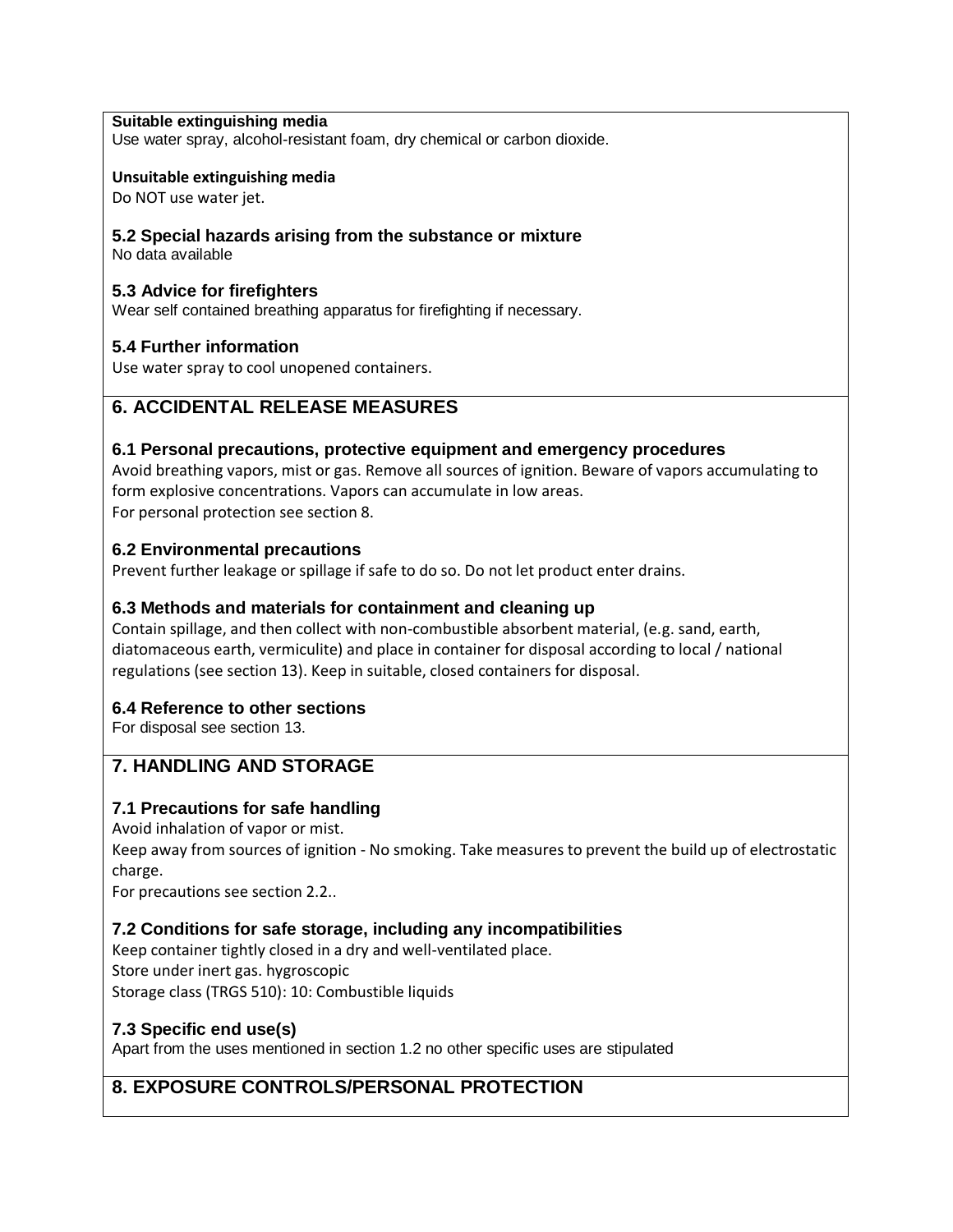## **8.1 Control parameters**

#### **Components with workplace control parameters**

250 ppm

Basis: USA. Workplace Environmental Exposure Levels (WEEL)

## **8.2 Exposure controls**

### **Appropriate engineering controls**

Handle in accordance with good industrial hygiene and safety practice. Wash hands before breaks and at the end of workday.

## **Personal protective equipment**

#### **Eye/face protection**

Safety glasses with side-shields conforming to EN166 Use equipment for eye protection tested and approved under appropriate government standards such as NIOSH (US) or EN 166(EU).

#### **Skin protection**

Handle with gloves. Gloves must be inspected prior to use. Use proper glove removal technique (without touching glove's outer surface) to avoid skin contact with this product. Dispose of contaminated gloves after use in accordance with applicable laws and good laboratory practices. Wash and dry hands.

### **Body Protection**

Impervious clothing, flame retardant antistatic protective clothing. The type of protective equipment must be selected according to the concentration and amount of the dangerous substance at the specific workplace.

#### **Respiratory protection**

Where risk assessment shows air-purifying respirators are appropriate use a full-face respirator with multipurpose combination (US) or type AXBEK (EN 14387) respirator cartridges as a backup to engineering controls. If the respirator is the sole means of protection, use a full-face supplied air respirator. Use respirators and components tested and approved under appropriate government standards such as NIOSH (US) or CEN (EU).

## **Control of environmental exposure**

Do not let product enter drains.

# **9. PHYSICAL AND CHEMICAL PROPERTIES**

## **9.1 Information on basic physical and chemical properties**

- a) Appearance: Form: liquid, clear, colorless
- b) Odor: sulphurous
- c) Odor Threshold: no data available
- d) pH: Not applicable
- e) Melting point/freezing point: Melting point/range: 16 19 °C (61 66 °F)
- f) Initial boiling point and boiling range: 189 °C (372 °F)
- g) Flash point: 87 °C (189 °F) closed cup ASTM D 93
- h) Evaporation rate: no data available
- i) Flammability (solid, gas): no data available
- j) Upper/lower flammability or explosive limits: Upper explosion limit: 42 %(V), Lower explosion limit: 3.5 %(V)

k) Vapor pressure: 0.55 hPa (0.41 mmHg) at 20 °C (68 °F) 4 hPa (3 mmHg) at 50 °C (122 °F)

l) Vapor density: 2.70 - (Air = 1.0)

m) Relative density: 1.1 g/mL

n) Water solubility: completely miscible

o) Partition coefficient - noctanol/water: log Pow: -1.35

- p) Auto-ignition temperature: 300 302 °C (572 576 °F)
- q) Decomposition temperature: > 190 °C (> 374 °F)
- r) Viscosity: no data available
- s) Explosive properties: no data available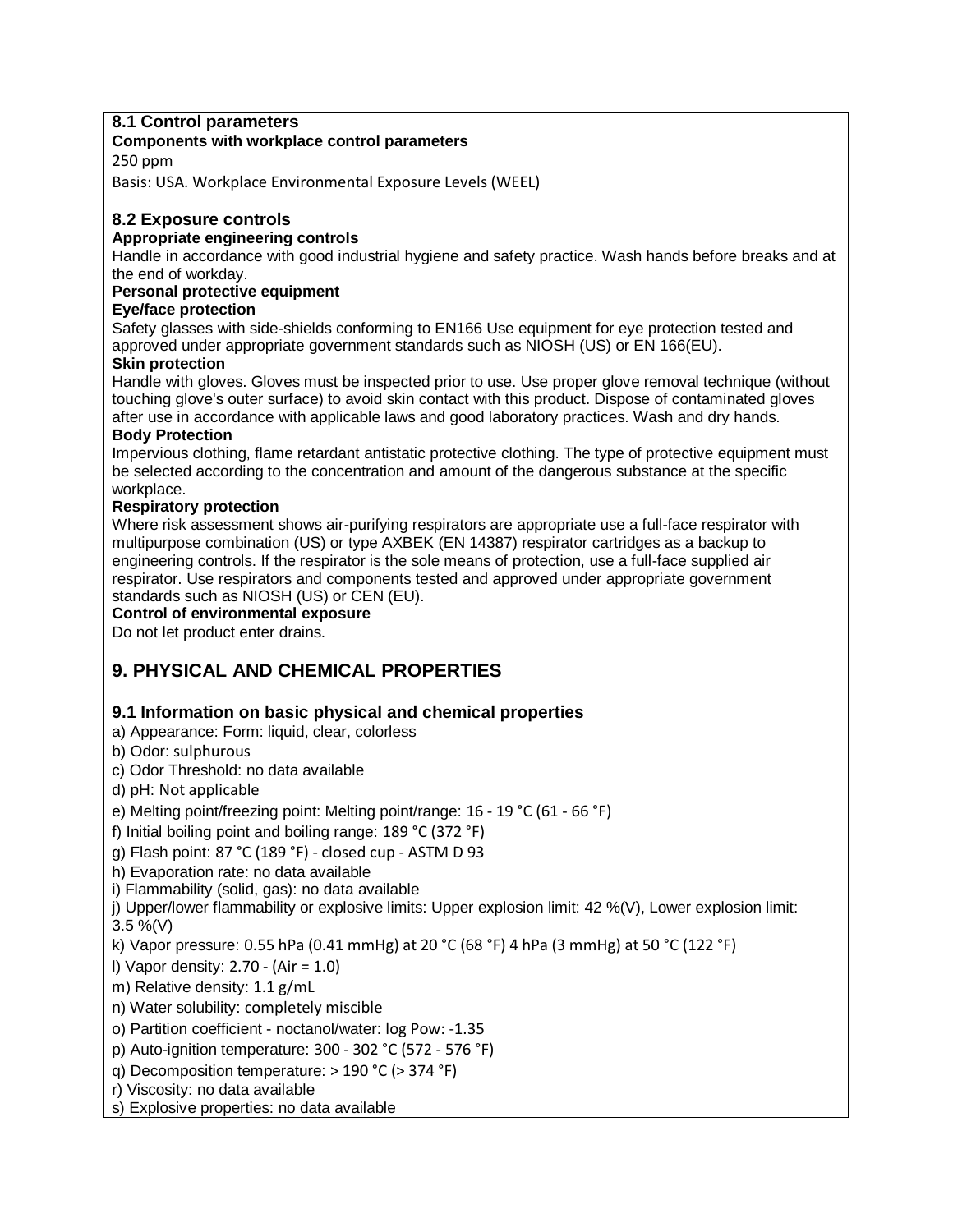t) Oxidizing properties: The substance or mixture is not classified as oxidizing.

## **9.2 Other safety information**

Solubility in other solvents: Alcohol - soluble, Diethylether - soluble

Surface tension: 43.5 mN/m at 20 °C (68 °F)

Relative vapor density: 2.70 - (Air = 1.0)

# **10. STABILITY AND REACTIVITY**

## **10.1 Reactivity**

no data available

### **10.2 Chemical stability**

Stable under recommended storage conditions.

## **10.3 Possibility of hazardous reactions**

No data available

## **10.4 Conditions to avoid**

Heat, flames and sparks.

## **10.5 Incompatible materials**

Acid chlorides, Phosphorus halides, Strong acids, Strong oxidizing agents, Strong reducing agents

### **10.6 Hazardous decomposition products**

Other decomposition products - no data available Hazardous decomposition products formed under fire conditions. - Carbon oxides In the event of fire: see section 5

# **11. TOXICOLOGICAL INFORMATION**

## **11.1 Information on toxicological effects**

**Acute toxicity** LD50 Oral - Rat - 14,500 mg/kg LC50 Inhalation - Rat - 4 h - 40250 ppm LD50 Dermal - Rabbit - > 5,000 mg/kg No data available **Skin corrosion/irritation** Mild skin irritation **Serious eye damage/eye irritation** Causes serious eye irritation. **Respiratory or skin sensitization** No data available **Germ cell mutagenicity** No data available **Carcinogenicity** No data available **Reproductive toxicity** No data available **Aspiration hazard** No data available **Additional Information** To the best of our knowledge, the chemical, physical, and toxicological properties have not been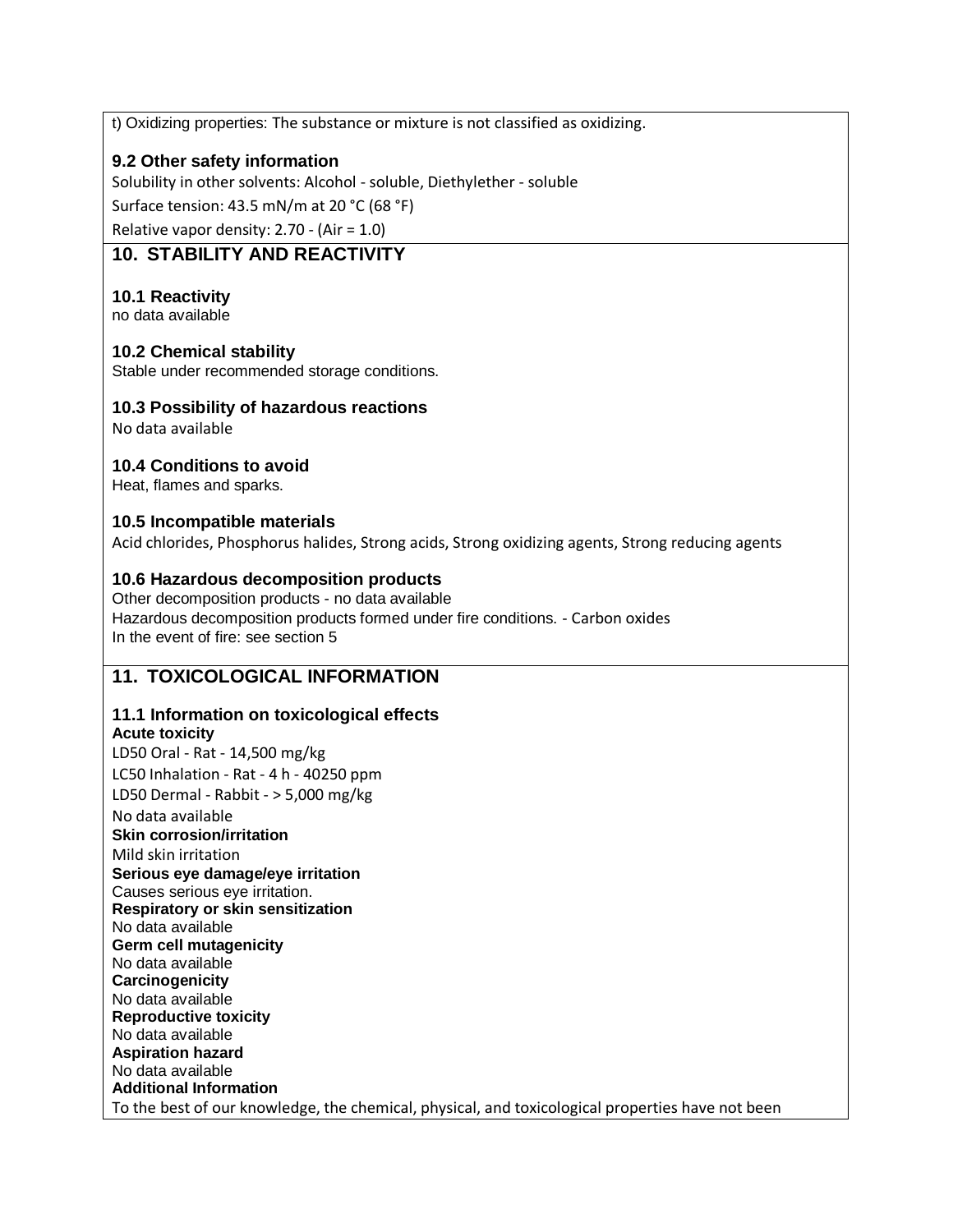thoroughly investigated.

## **12.ECOLOGICAL INFORMATION**

### **12.1 Toxicity**

no data available

#### **12.2 Persistence and degradability**

Readily biodegradable.

#### **12.3 Bioaccumulative potential**

No data available

#### **12.4 Mobility in soil**

no data available

#### **12.5 Results of PBT and vPvB assessment**

PBT/vPvB assessment not available as chemical safety assessment not required/not conducted

#### **12.6 Other adverse effects**

no data available

# **13.DISPOSAL CONSIDERATIONS**

# **13.1 Waste treatment methods**

**Product**

Offer surplus and non-recyclable solutions to a licensed disposal company. This combustible material may be burned in a chemical incinerator equipped with an afterburner and scrubber.

**Contaminated packaging**

Dispose of as unused product.

# **14.TRANSPORT INFORMATION**

### **DOT (US)**

NA-Number: 1993 Class: NONE Packing group: III Proper shipping name: Combustible liquid, n.o.s. (Dimethyl sulfoxide) Reportable Quantity (RQ): Poison Inhalation Hazard: No

**IMDG** Not dangerous goods

**IATA**

Not dangerous goods

## **15.REGULATORY INFORMATION**

#### **SARA 302 Components**

This material does not contain any components with a section 302 EHS TPQ.

#### **SARA 313 Components**

This material does not contain any chemical components with known CAS numbers that exceed the threshold (De Minimis) reporting levels established by SARA Title III, Section 313.